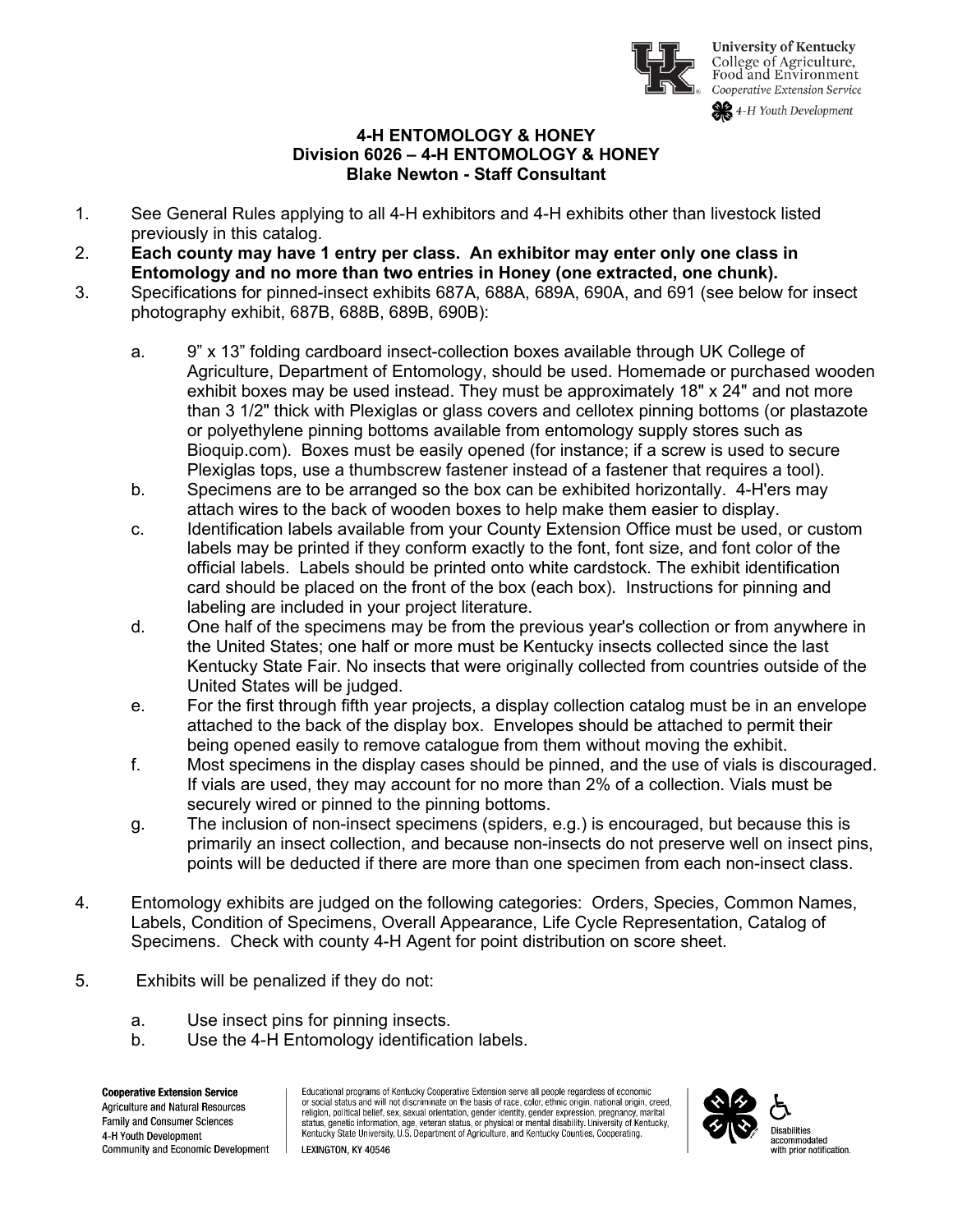- c. Use display boxes that are not the official 9" x 13" cardboard boxes acquired through the Dept. of Entomology, or wooden boxes that are approximately 18" x 24" x 3 1/2".
- d. Fulfill the requirements of the particular exhibit under which it is entered.
- e. Have the insects arranged so the box can be exhibited horizontally.
- f. Have the display collection catalogue in an envelope attached to the back of the display box through fifth year projects.
- 6. No extra credit will be given for specimens exhibited beyond the numbers listed in the current project books.
- 7. 4-H'ers entering fifth year cannot use the same exhibit that has been judged in any previous State Fair.
- 8. 4-H Entomology exhibits will be divided into the following classes:
- 687A First year project (Up to three 9" x 13" official cardboard boxes, or up to two 18" x 24" wooden boxes, with minimum of 25 insects, maximum 50 insects, from at least four orders. Identification beyond order not necessary. All specimens must have date and locality label.)
- 687B First year project (minimum of 25 insect photographs, maximum 50 photographs, from at least four orders. Identification beyond order not necessary. All photographs must have notation field.)

Specifications for insect photography exhibits:

- a. Images will be submitted on a USB memory device (such as a "thumb drive") with no other data except for the images and folders. The USB device must be identified externally with a tag or label, showing "4-Her's last name-County-Lot Number-Class Number-Entry Number." The single root folder will be labeled with the same information. Images will be contained inside this folder. Example folder name: Doe-Fayette-6026-687a-24531
- b. Each image will be .jpg format, 1920X1080 pixels. Vertical or horizontal black bars may be present to allow for cropped images.
- c. Each image will have a filename that matches the following: "lastname-county-#.jpg," where "#" indicates the number of the image inside the folder. Example filename: Doe-Fayette-1.jpg
- d. Each image will include a 400X225 pixel (or larger if necessary) white notation box with important information about the photo. This notation field may be placed anywhere inside the image, including inside black bars (if present). Fonts may vary based on the 4-Her's software, but we recommend Ariel, 18pt, black, non-bold. The notation field will include the following information, with one space between each line: [4-Her's Name, County, Lot Number, Class Number] [Date of original photograph]/[Location of original photograph. Location may be in the form of a street/city/zip code address or GPS coordinates.] [Brand and type of camera or camera phone] [Settings, including type of lens, relevant camera settings, and "flash" or "no flash"] [Insect Order – Common Name]
- 1. First year entomology photography exhibits are judged on the following categories: Orders, Species, Common Names, Labels, Quality of Photograph. Check with county 4-H Agent for point distribution on score sheet.
- 2. Digital insect collections will be penalized if they:
	- a. Consist of images that were created by someone other than the 4-Her
	- b. Are not submitted and labeled according to guidelines
- 3. No extra credit will be given for photographs submitted beyond the numbers listed in the current project books.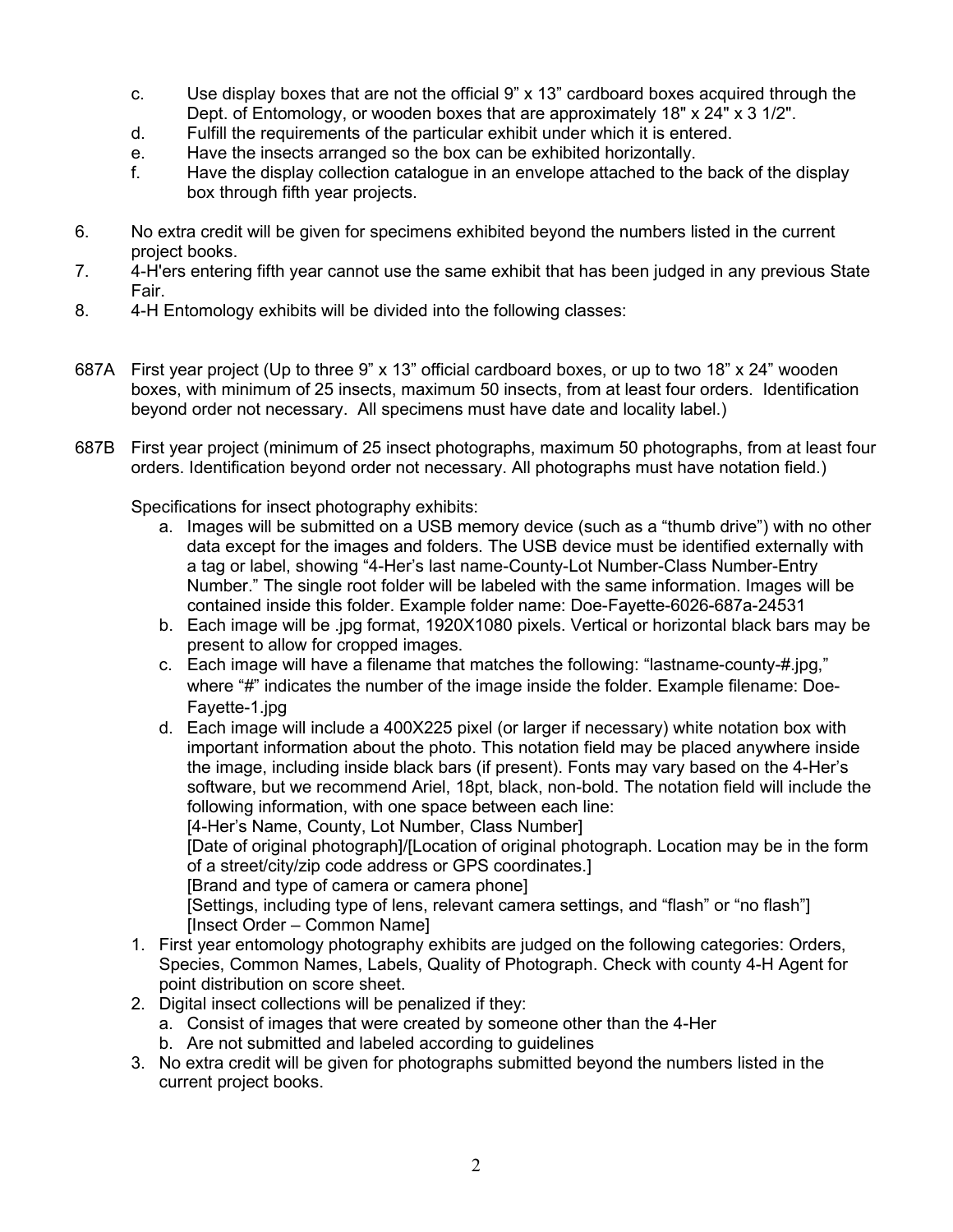- 688A Second year project (Up to three 9" x 13" official cardboard boxes, or up to two 18" x 24" wooden boxes, with minimum of eight orders and not less than 50 insects, nor more than 100 insects.) Half of the insects should be identified with a common name.
- 688B Second year project (40-50 photographs total, representing 2 kinds of insect eggs, 8 nymphs, 8 larvae, 2 pupae, and a minimum of 20, maximum of 30, images showing insect adaptations and/or behaviors). Specifications for exhibits are the same as for 687B except:
	- Each image will include a 400X300 pixel (or larger if necessary) white notation box with important information about the photo. This notation field may be placed anywhere inside the image, including inside black bars (if present). Fonts may vary based on the 4-Her's software, but we recommend Ariel, 18pt, black, non-bold. The notation field will include the following information, with one space between each line:

[4-Her's Name, County, Lot Number, Class Number] [Date of original photograph]/[Location of original photograph. Location may be in the form of a street/city/zip code address or GPS coordinates.]

[Brand and type of camera or camera phone] [Settings, including type of lens, relevant camera settings, and "flash" or "no flash"] [Insect Order – Common Name (if applicable)] [Brief description of life stage, behavior, or adaptation)

- Second year entomology photography exhibits are judged on the following categories: Identification, description of life stage, behavior, or adaptation, Labels, Quality of Photographs. Check with county 4-H Agent for point distribution on score sheet.
- Identification to order is necessary for any nymphs, larvae, pupae, and adult insects in the project; common name identification is necessary for at least one-half of adult insects in the project.
- No images from the first-year insect photography may be reused for this project.
- 689A Third year project (Three 9" x 13" official cardboard boxes, or two 18" x 24" wooden boxes, with a minimum of 10 orders and 100 insects, a maximum of 150 insects.)
- 689B Third year project (50-100 photographs total, with images showing insects and other arthropods that impact humans). Specifications for exhibits are the same as for 688B except:
	- Each image will include a 400X300 pixel (or larger if necessary) white notation box with important information about the photo. This notation field may be placed anywhere inside the image, including inside black bars (if present). Fonts may vary based on the 4-Her's software, but we recommend Ariel, 18pt, black, non-bold, or larger. The notation field will include the following information, with one space between each line:

[4-Her's Name, County, Lot Number, Class Number]

[Date of original photograph]/[Location of original photograph. Location may be in the form of a street/city/zip code address or GPS coordinates.]

[Brand and type of camera or camera phone]

[Settings, including type of lens, relevant camera settings, and "flash" or "no flash"] [Insect Order – Common Name (if applicable)]

[Brief description of impact that the depicted arthropod has on humans]

- Third year entomology photography exhibits are judged on the following categories: Diversity, Inclusion of life stages, Identification, Description of impact, Labels, Quality of Photographs. Check with county 4-H Agent for point distribution on score sheet.
- Identification to order (or class for non-insect arthropods) is necessary for any eggs, nymphs, larvae, pupae, and adult insects in the project; common name identification is necessary for all adult arthropods in the project.
- No images from previous insect photography projects may be reused for this project.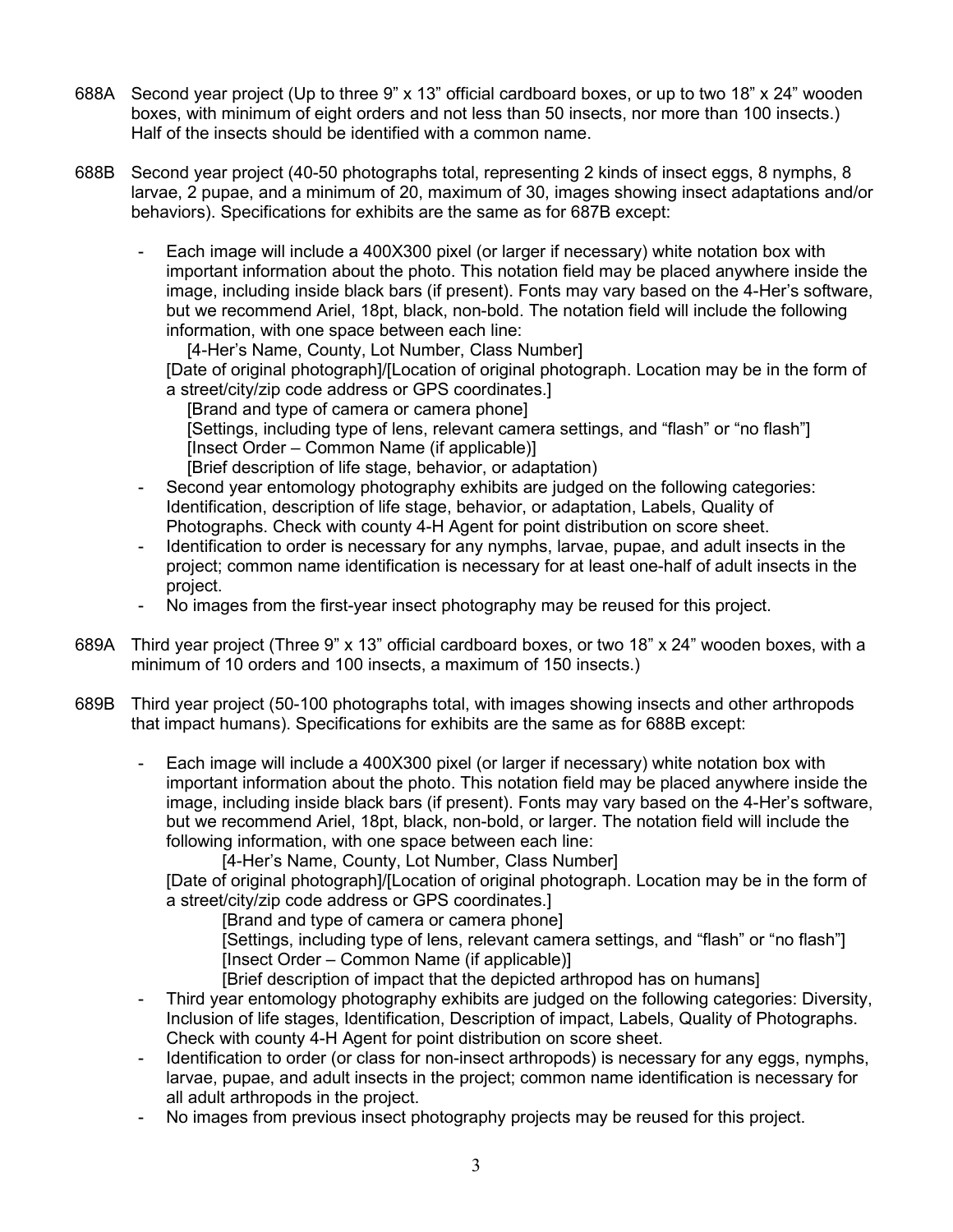- 690A Fourth year project (Three 9" x 13" official cardboard boxes, or two 18" x 24" wooden boxes, with minimum of 12 orders and 150 insects, no maximum) An addition cardboard or wooden box with an example of insect damage, the stage of the insect causing the damage and any other stage of the insect that helps identify the problem. Include information in the display that tells how the insect is controlled. Life cycle of two insects may be displayed if desired.
- 690B Fourth year project (100-150 photographs total, with images showing insects and other arthropods that impact humans). Specifications for exhibits are the same as for 689B except for the additional number of photographs. No images from previous insect photography projects may be reused for this project.
- 690C Junior Level Entomology Video Project. 1-3 minute entomology video submitted to social media platform (YouTube or TikTok), focusing on one insect or insect relative (including arachnids, centipedes, millipedes, and crustaceans) that lives in Kentucky. Specifications:
	- a. Video may be created on any video-editing platform and may include editing, cuts, text, special effects, filters, still images, music, and narration.
	- b. The final video will be uploaded by the 4-Her onto YouTube or TikTok, either to an account managed by local County Extension staff or to an account managed by the 4-Her. If the County Office is managing the account, they will provide a link to the video to [blaken@uky.edu.](mailto:blaken@uky.edu) If the 4-Her chooses to upload the video with privacy settings, the final video may be shared as a link to blaken@uky.edu (for YouTube videos) or direct messaged to @kentucky\_bugs (for TikTok videos) prior to St. Fair project submission deadlines.
	- c. The video should begin with an introduction from the 4-Her which includes the following information: First Name, County Name, Name of Project ("Junior Level Kentucky 4-H Entomology Video Project"), Common Name of Insect (or insect relative), Scientific Order Name of Insect (or insect relative).
	- d. The 4-Her may appear in the video if they elect to do so and if they have a H-328 photo consent form on file [\(https://entomology.ca.uky.edu/file/photo-imageconsentformh328pdf\)](https://entomology.ca.uky.edu/file/photo-imageconsentformh328pdf). The inclusion of 4-H logos (such as on a T-shirt, or on a County Extension sign) in the video is encouraged. Videos may be used by the University of Kentucky on websites or social media for education or entertainment purposes.
	- e. The video should focus on a single kind of native or non-native insect or insect relative that lives wild in Kentucky. The video does not have to focus on a single species, but needs to be more specific than the Order level. For instance, a video on "wolf spiders" would be acceptable, but "spiders" would be too general for this project. Similarly, "lady beetles" would be an appropriate topic, but "beetles" is too general.
	- f. The video may cover any factual information about the creature including: habitat, feeding strategies, defense, range, life cycle, impacts to humans, conservation status. Additional content, (such as folklore, humor, or personal experiences with the creatures) may be included, but should account for less than 50% of the content. Information may be delivered via narration (live or overdubbed), text/subtitles, or a combination.
	- g. Any media used in the video must be generated by the 4-Her. Images, video clips, music or sound clips from other creators should not be used, with the exception of licensed TikTok background music.
- 691 Fifth year project (may be repeated for successive years of eligibility but must be a different exhibit. No exhibit that has been judged in any previous State Fair may be entered.) Any type of display that pertains to experiences beyond those of previous projects. Special collections of native and/or exotic butterflies, beetles to some other insect order; a study in depth of one insect or small group of insects: a display of insect camouflage: a display of plastic embedded insects: a collection of insect larvae and nymphs are examples. Charts, photographs, models or any other visual aids may be used. 4-H'ers are encouraged to write a short (1 or 2 paragraphs) statement developing the theme of their fifth year display.